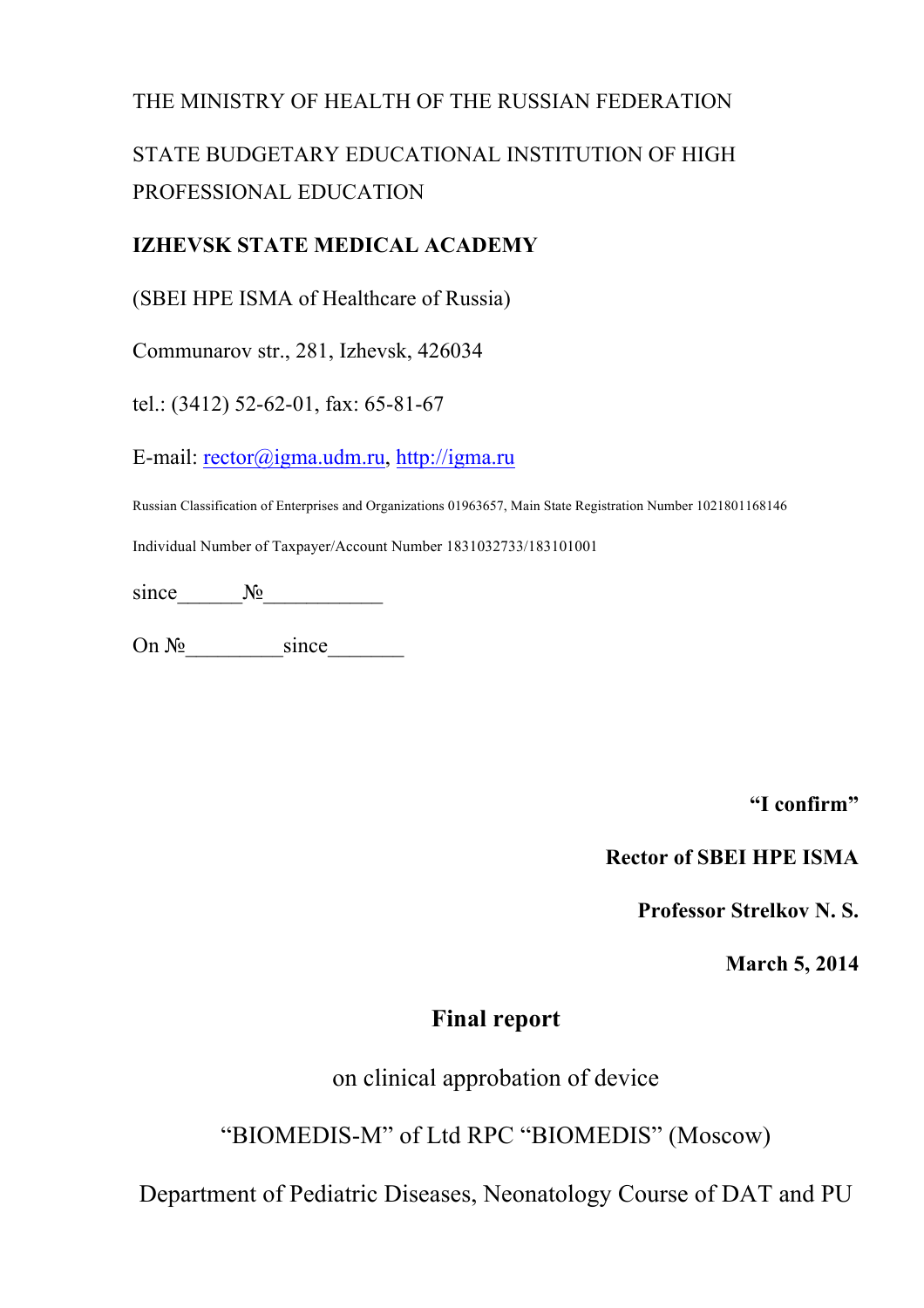# SBEI HPE "Izhevsk State Medical Academy"

(city Izhevsk, Udmurtia) for 2013-2014 years

#### **Anex №3**

to Agreement №3 dated on March 5, 2013

Study of effectiveness of applying bioresonance therapy with the help of the device "BIOMEDIS-M" for children with recurrent diseases of upper respiratory tract (URTI)

1. **Purpose of clinical research:** to study effectiveness and safety of applying the device "BIOMEDIS-M" under conditions of standard post-clinical observation as well as to determine methodical peculiarities of applying the device for administration of bioresonance therapy (BRT) in frequently ill children.

### **2. Characteristics of research organization and doctor:**

Department of Pediatric Diseases, Neonatology Course, the Department of the Advanced Training (DAT) and Professional Upgrading (PU) of SBEI HPE "Izhevsk State Medical Academy".

Head of the Department: Candidate of Medical Sciences, Professor M. B. Colesnicova.

Executor: pediatrician, postgraduate E. A. Lusina.

#### **3. Duration and stages of research**

Stages: 12 months since the beginning of the treatment course for selected tested persons. Total duration till getting of preliminary results is 2 months; the duration till final results is 6 months.

# **4. Quantity of tested persons: 32 persons.**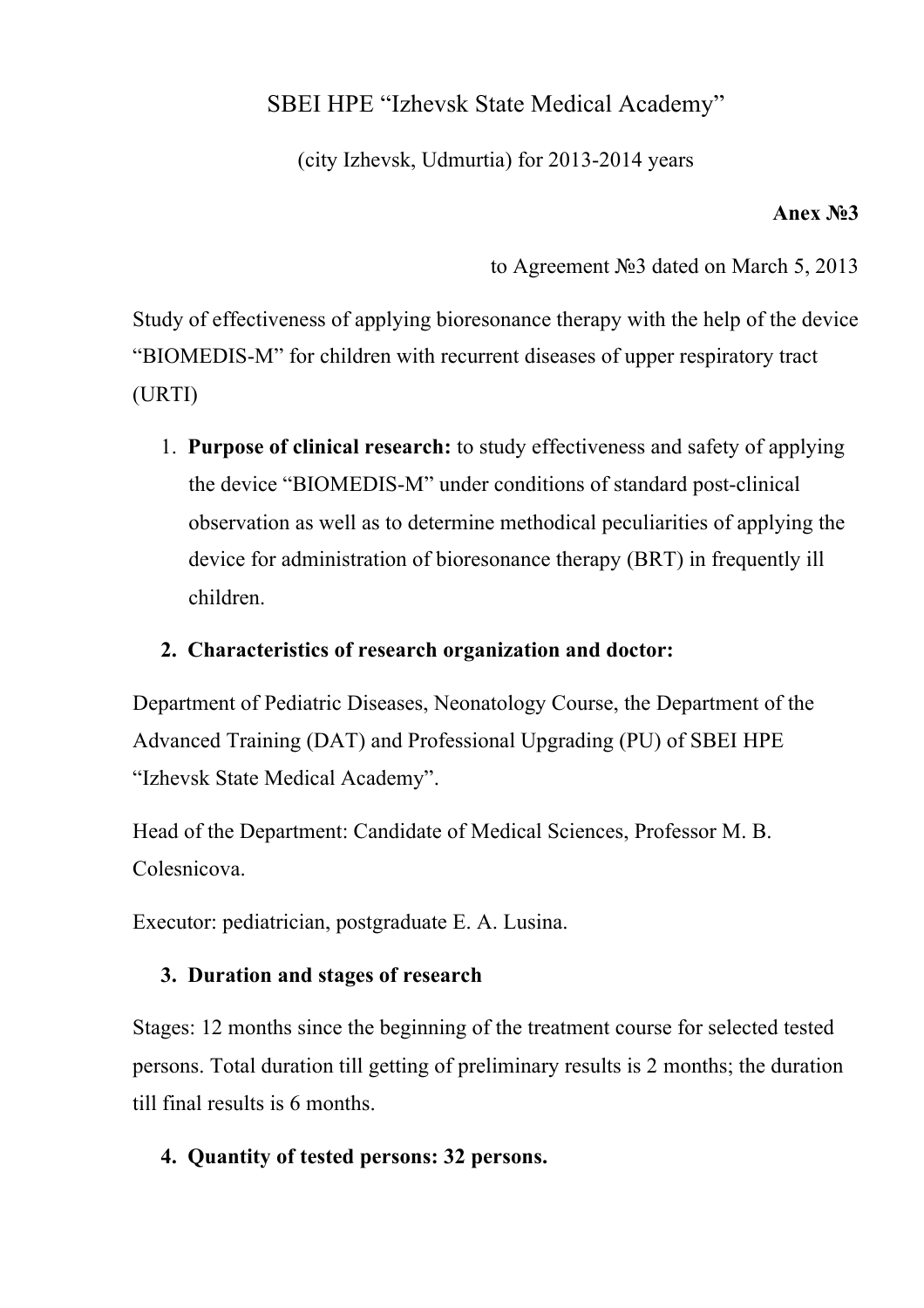### **5. Criteria for selection of tested persons:**

**Criteria for involvement:** patients of the ages of 4-5,5 years old with recurrent diseases of upper respiratory tract (5-6 times per year) have been selected for conduct of the research.

### **Criteria of exclusion:**

- a) patients with serious dysfunctions of heart, brain, kidneys, lungs, endocrine pathology and metal disorders;
- b) patients that have been using antibiotics, immunosuppressive and immunomodulatory drugs during 6 months before examination.

# **Criteria of exclusion from the research:**

 Discontinuation of treating procedures without any reason at any moment of applying the course; serious side effects which could hamper conducting further research; appearing of accompanying diseases during study.

# **6. Methods of diagnostics:**

- assessment of clinical history;
- objective examination in dynamics;
- examination of ENT in dynamics.

#### **7. Patients:**

32 children from the group of frequently ill persons with manifestation of chronic media otitis, rhinosinusitis, adenoids and chronic tonsillitis have been examined in dynamics. 22 children have been included in the main group (I). 10 children have been included in the control group (II). The groups have been randomized, depending on sex and age.

8. **Scheme of therapy:** The main group (I) have gotten standard therapy and bioresonance therapy with the device "BIOMEDIS-M": 3 courses per 10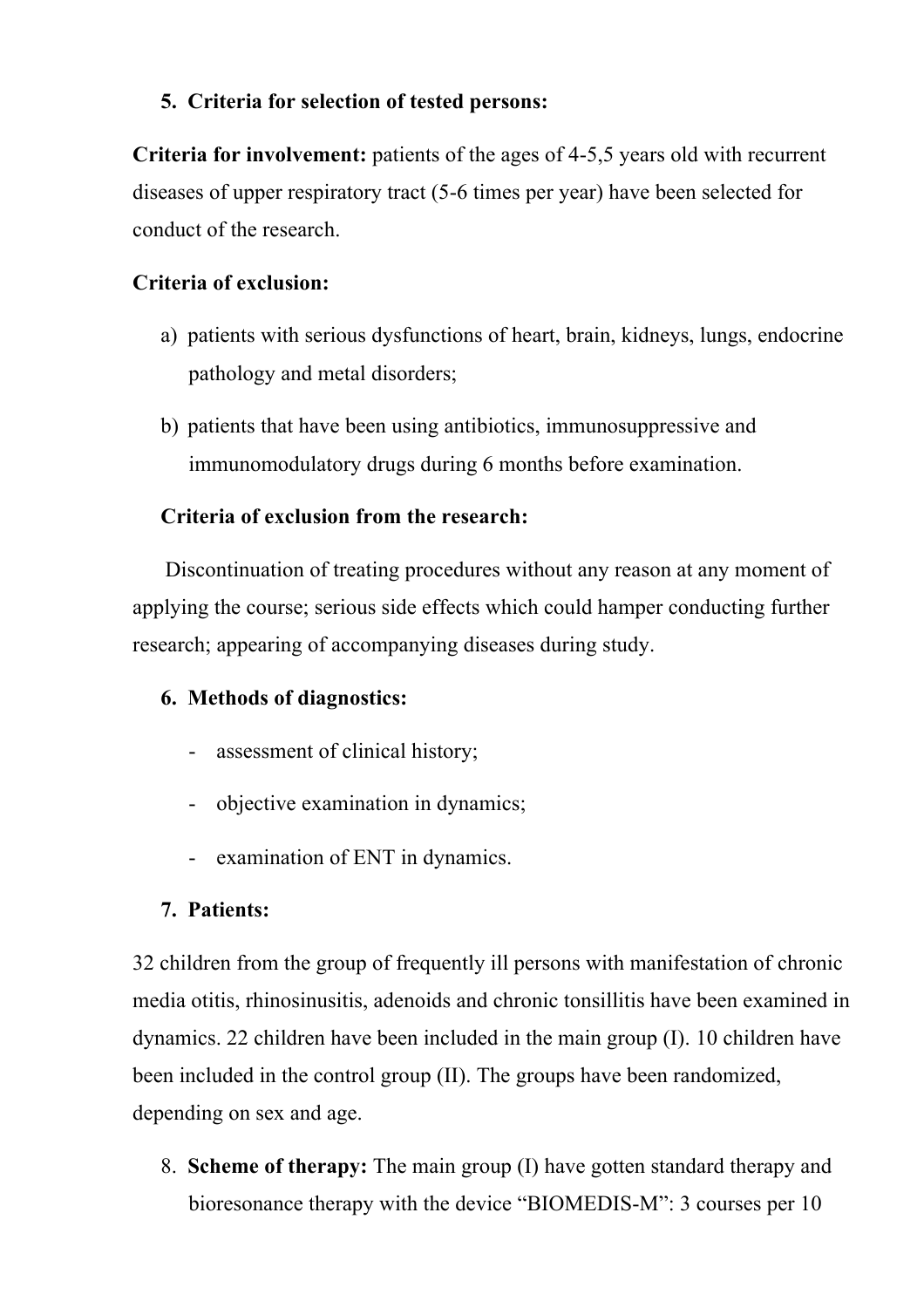days. Programs which have been used are following: frequently ill children 1, adenoids, tonsillar hypertrophy, media otitis. The control group (II) has received only standard therapy: anti-viral, anti-bacterial, anti-inflammatory, antihistamine, symptomatic and local ones.

#### **9. Parameters of observation.**

Complaints: difficulty breathing through nose, snoring, sniff while sleeping; coughing in morning; changes of voice's timbre; frequent otitis, decreased hearing; frequent rhinitis; irritability, fatigue, sleepiness; impairment of memory and attention.

Syndromes: syndrome of chronic intoxication, astheno-vegetative syndrome, catarrhal syndrome, and lymphoproliferative syndrome.

#### **10. Evaluation of therapeutic effectiveness.**

The results of BRT on health of the group (I) in comparison with the control group (II) have been analyzed; the results written below have been achieved. Improvement of health and reduction of intoxication's symptoms in patients of the group (I) have been observed because of impact of BRT by the end of the second month of treatment, while similar results have been observed in patients of the group (II) just by the  $4<sup>th</sup>$  month of treatment. Frequency of acute respiratory infections in both groups during the period of observation has been statistically unessential but heaviness and duration of one episode of acute respiratory viral infection in children of the group (I) have been lower by 3-5 days. We have noted a reliable difference related to syndrome of chronic intoxication: it has been observed in 30% of children of the group (I), while it has been noted in 70% of those that have received only medical therapy. Frequency of astheno-vegetative syndrome has been detected in both groups similarly: 50% in children of both groups. 50% of children of the group (I) have escaped from the symptoms of difficulty breathing through nose, sniff during sleeping and coughing in morning in 5 months. Only 30% of children of the